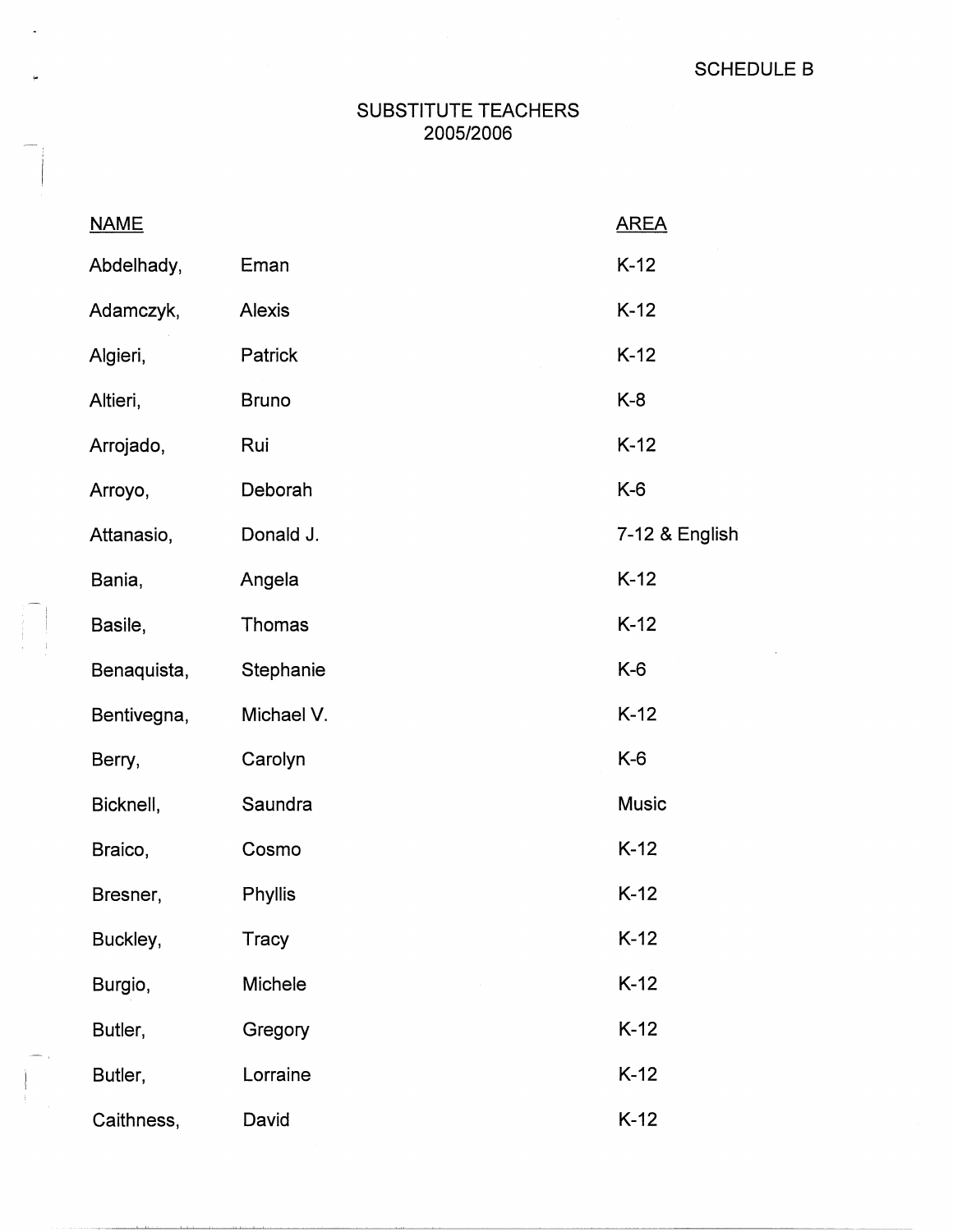| Calicchio,   | Michele     | $K-12$              |
|--------------|-------------|---------------------|
| Cammarano,   | Andrea Jean | $K-12$              |
| Cappetta,    | Alphonse    | $K-12$              |
| Caprio,      | Carly       | $K-6$               |
| Carbajal,    | Carlos      | $K-12$              |
| Card,        | Aurilla     | $K-12$              |
| Carter,      | Carter L.   | $K-12$              |
| Castronova,  | John        | $K-12$              |
| Castronova,  | Marisa      | $K-12$              |
| Chatterjee,  | Sanghamitra | $K-3$               |
| Cifelli,     | LuAnn       | K-8                 |
| Clarke,      | Thomas      | $K-12$              |
| Coffey,      | Diana       | K-6                 |
| Comune,      | Frank       | $K-6$               |
| Contella,    | Filomena    | <b>School Nurse</b> |
| Corino,      | Carmine     | $K-12$              |
| Cortese,     | Jelsia      | K-12 Library        |
| Darwish,     | Laila       | $K-12$              |
| Dente        | Victoria    | $K-12$              |
| DiCristo,    | Shanna      | $K-12$              |
| DiMaggio,    | Angela      | $7 - 12$            |
| Downes,      | Ruth E.     | $K-6$               |
| Dudley,      | John        | $K-12$              |
| Eptamenitis, | Sophia      | $K-12$              |
| Farrand,     | Edward      | $K-12$              |

 $\sim$   $\sim$ 

 $\frac{1}{\sqrt{2}}\sum_{i=1}^{n-1}\frac{1}{\sqrt{2}}\left(\frac{1}{\sqrt{2}}\right)^2\left(\frac{1}{\sqrt{2}}\right)^2\left(\frac{1}{\sqrt{2}}\right)^2.$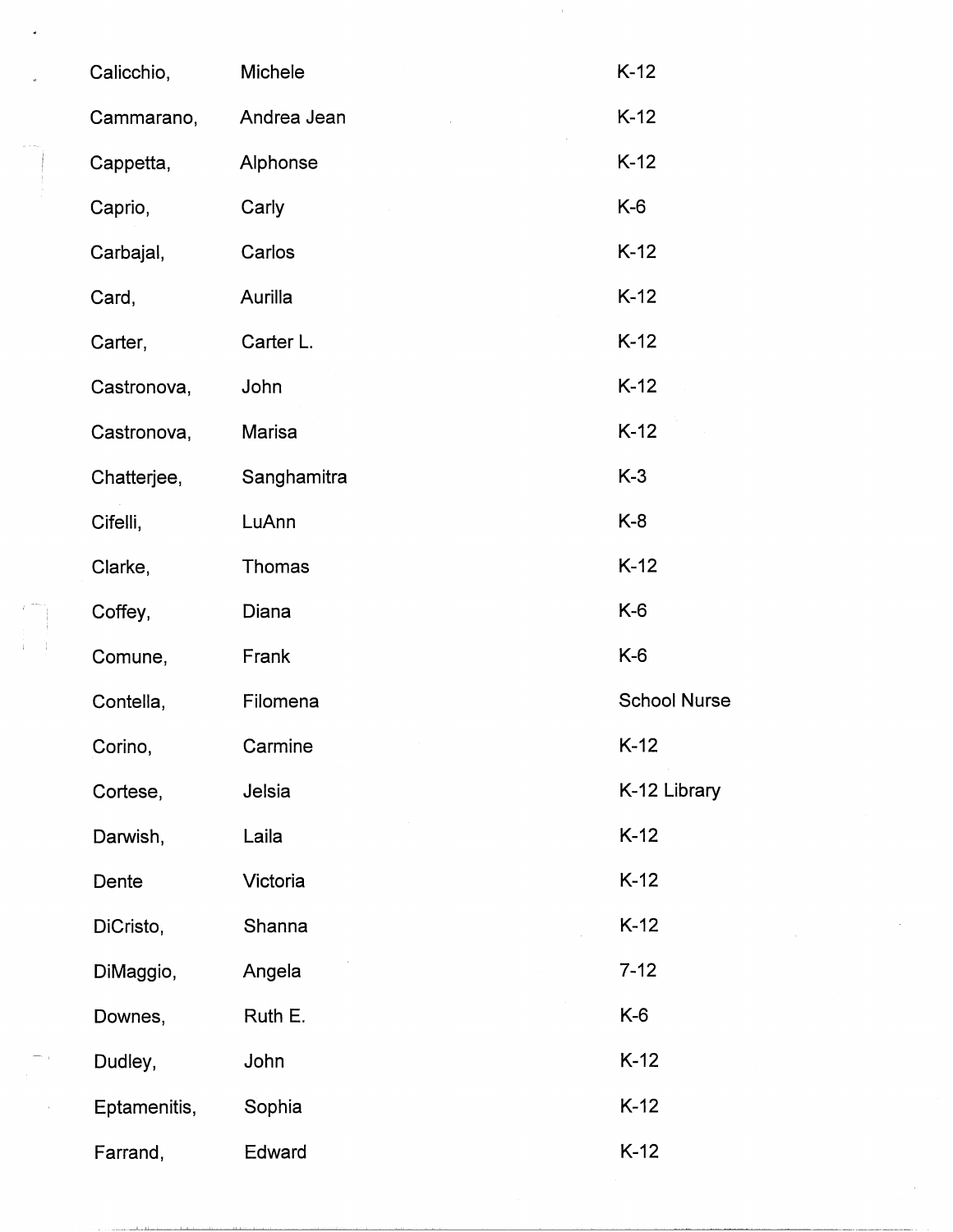| Ferraioli,  | Jennifer     | K-6 & Spec.Ed.      |
|-------------|--------------|---------------------|
| Fochesato,  | Frank        | $K-12$              |
| Fox,        | Timothy      | $K-12$              |
| Frannicola, | Robert       | $K-12$              |
| Gallof,     | Pamela       | Homebound           |
| Gasalberti, | Christine    | $P-3$               |
| Generelli,  | Marianne     | $K-8$               |
| Gencarelli, | Rosalina     | $K-8$               |
| Gerbino,    | Dawn Marie   | <b>School Nurse</b> |
| Gilroy,     | Linda        | $3-6$               |
| Guinta,     | Christopher  | $K-12$              |
| Gumeny,     | Kristen      | $K-12$              |
| Hannon,     | Marilyn      | $K-6$               |
| Helm,       | Christian    | $K-12$              |
| Hernandez,  | Danielle     | $K-12$              |
| Herrmann,   | Mary-Kathryn | $K-8$               |
| Higgins,    | Michael      | $K-12$              |
| Hummel,     | John         | $1 - 8$             |
| Hunton,     | Melissa      | $K-8$               |
| Inguanti,   | Connie       | $K-12$              |
| Irene,      | Angela       | $K-6$               |
| Jani,       | Nalini       | $K-12$              |
| Johnson,    | Lynn         | Homebound           |
| Karsnak,    | Elaine       | K-6 & Homebound     |

 $\hat{J}$ 

 $\mathcal{O}(\frac{1}{2})$ 

 $\epsilon$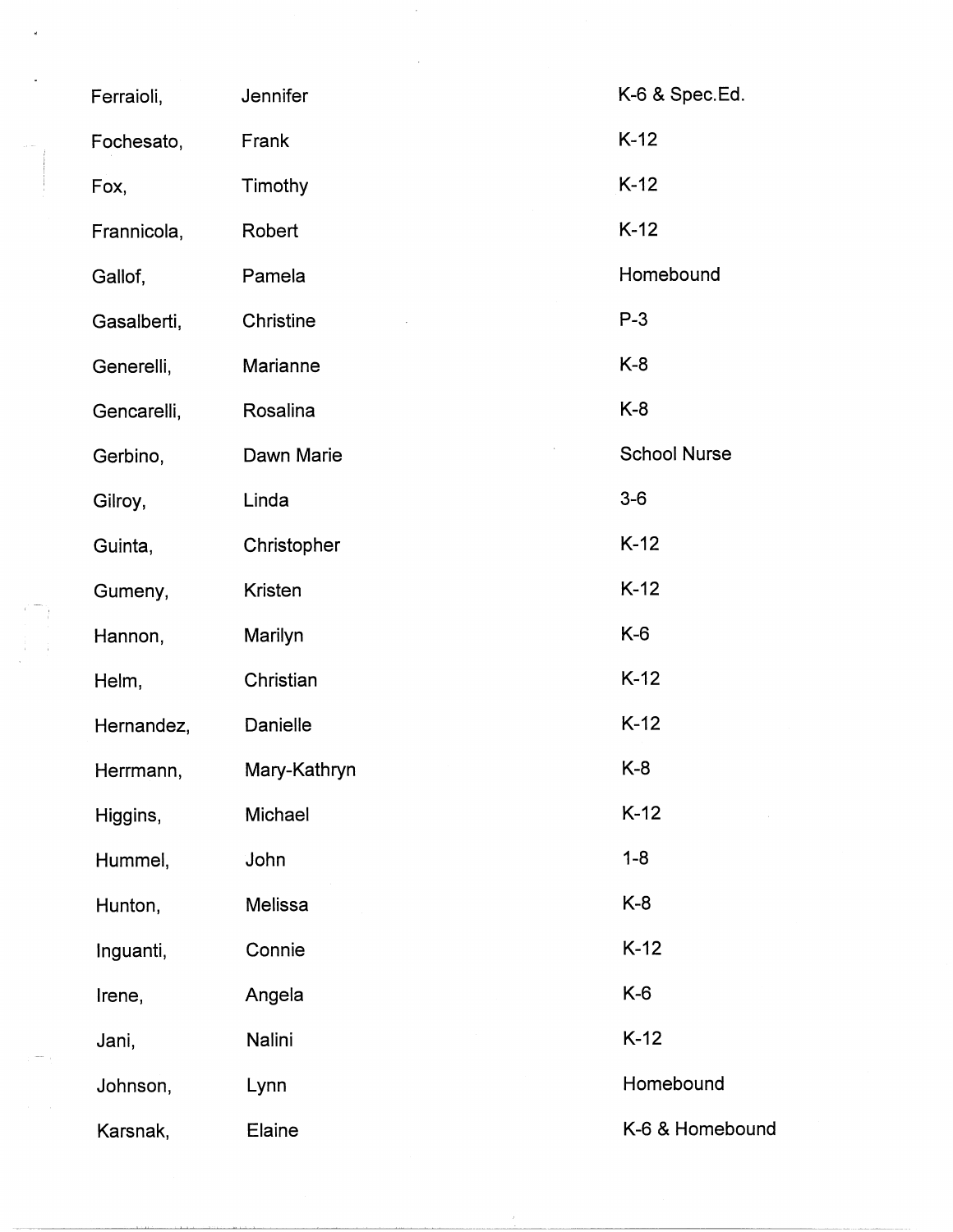| Keseling,   | Sharon     | <b>School Nurse</b> |
|-------------|------------|---------------------|
| Kirk,       | Asheley    | $K-12$              |
| Klein,      | Wilson     | $6 - 12$            |
| Kline,      | Gail       | $7 - 12$            |
| Lamberti,   | Michael    | $7 - 12$            |
| Latini,     | Kim        | $K-6$               |
| Liu,        | Joseph     | $K-12$              |
| Locascio,   | Amelia     | K-6                 |
| LoCascio    | Teresa     | K-12 Art            |
| LoRe,       | Carmen     | $K-12$              |
| Luzzi,      | David      | $K-12$              |
| Mainiero,   | Louis      | $K-12$              |
| Markovic,   | Nikola     | $K-12$              |
| Marra,      | Angelica   | Special Ed.         |
| Mascellino, | Michael R. | $K-12$              |
| Mastriani,  | Jodi       | $K-8$               |
| Mayer,      | Richard    | $9 - 12$            |
| McFarland,  | Michael    | $3-6$               |
| Michels,    | Deborah    | $K-12$              |
| Miller,     | Carol      | $K-12$              |
| Miskovich,  | Michele    | Homebound           |
| Moran,      | Ann        | 6-12 Fren.Span.Eng. |
| Mozeika,    | Stephanie  | $P-6$               |
| Nardiello,  | Sharon     | $K-6$               |
| Nat,        | Amanda     | $K-12$              |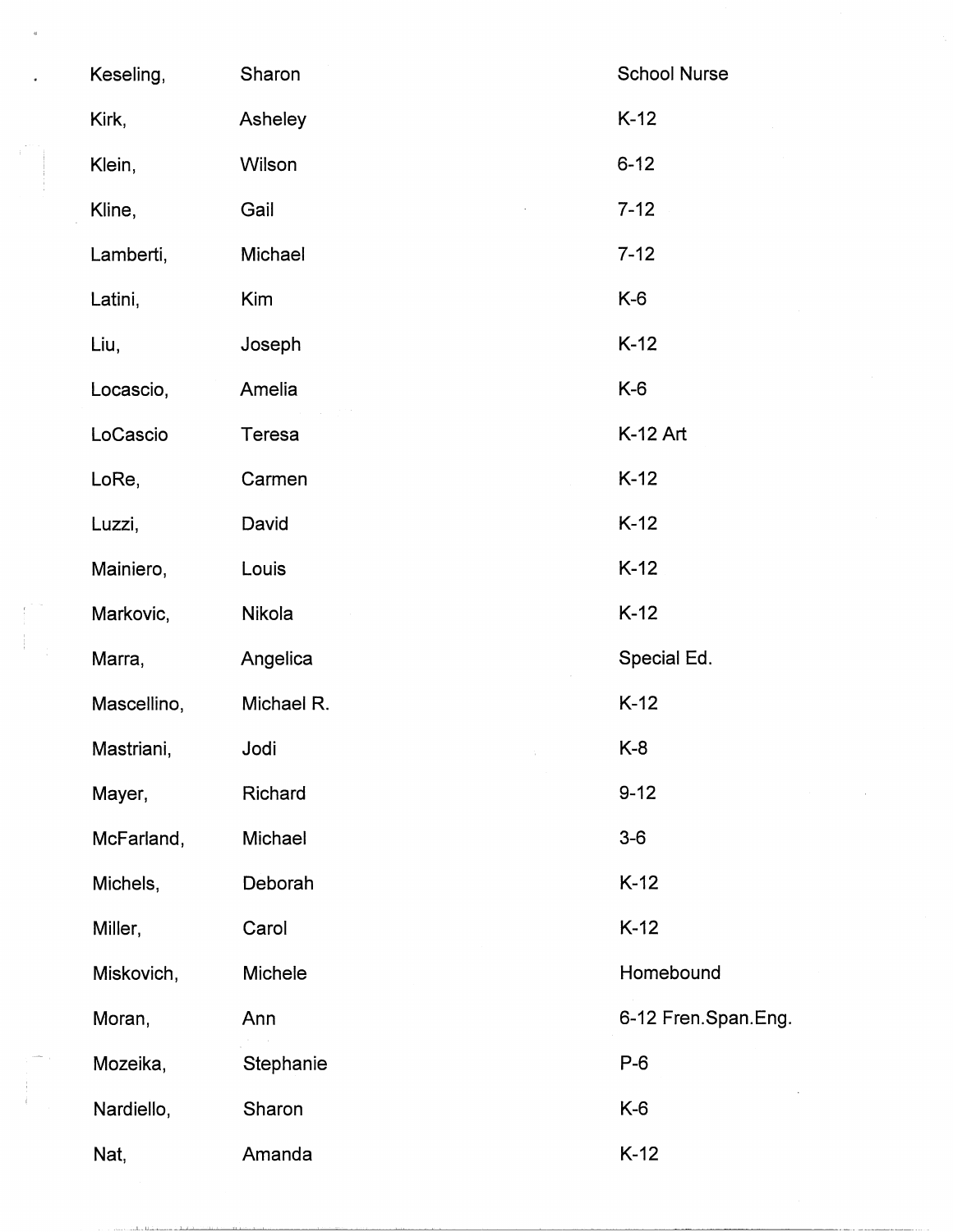| Nicholas,             | Laola          | $7 - 8$    |
|-----------------------|----------------|------------|
| Niechwiadowicz, David |                | $K-12$     |
| Nolan,                | Colleen        | K-6        |
| Nyman,                | Kimberly       | K-8        |
| O'Grady,              | Meagan         | $K-12$     |
| Ortiz,                | Stefanie A.    | K-8        |
| Ott,                  | Aaron          | $K-12$     |
| Papa,                 | Gina           | $K-12$     |
| Pasquale,             | Elizabeth      | $K-6$      |
| Patel                 | Ashwin J.      | $1 - 12$   |
| Pavlecka,             | Erika          | K-8        |
| Pavone,               | Nicole         | $K-6$      |
| Peluso,               | Mario          | $K-12$     |
| Perdon,               | Jo-Ann G.      | K-6        |
| Perna,                | Nicole         | $K-12$     |
| Pettersson,           | <b>Kristin</b> | $K-6$      |
| Phillips,             | <b>Bruce</b>   | K-12 Music |
| Plotsker,             | Anna           | $K-12$     |
| Pontoriero,           | Pasquale       | $K-12$     |
| Ragosta,              | Salvatore      | $K-12$     |
| Rasczyk,              | Amanda         | $P-6$      |
| Reidy,                | Julie Ann      | $P-6$      |
| Rhodes,               | Catherine      | $K-6$      |
| Russo,                | Anna           | $K-12$     |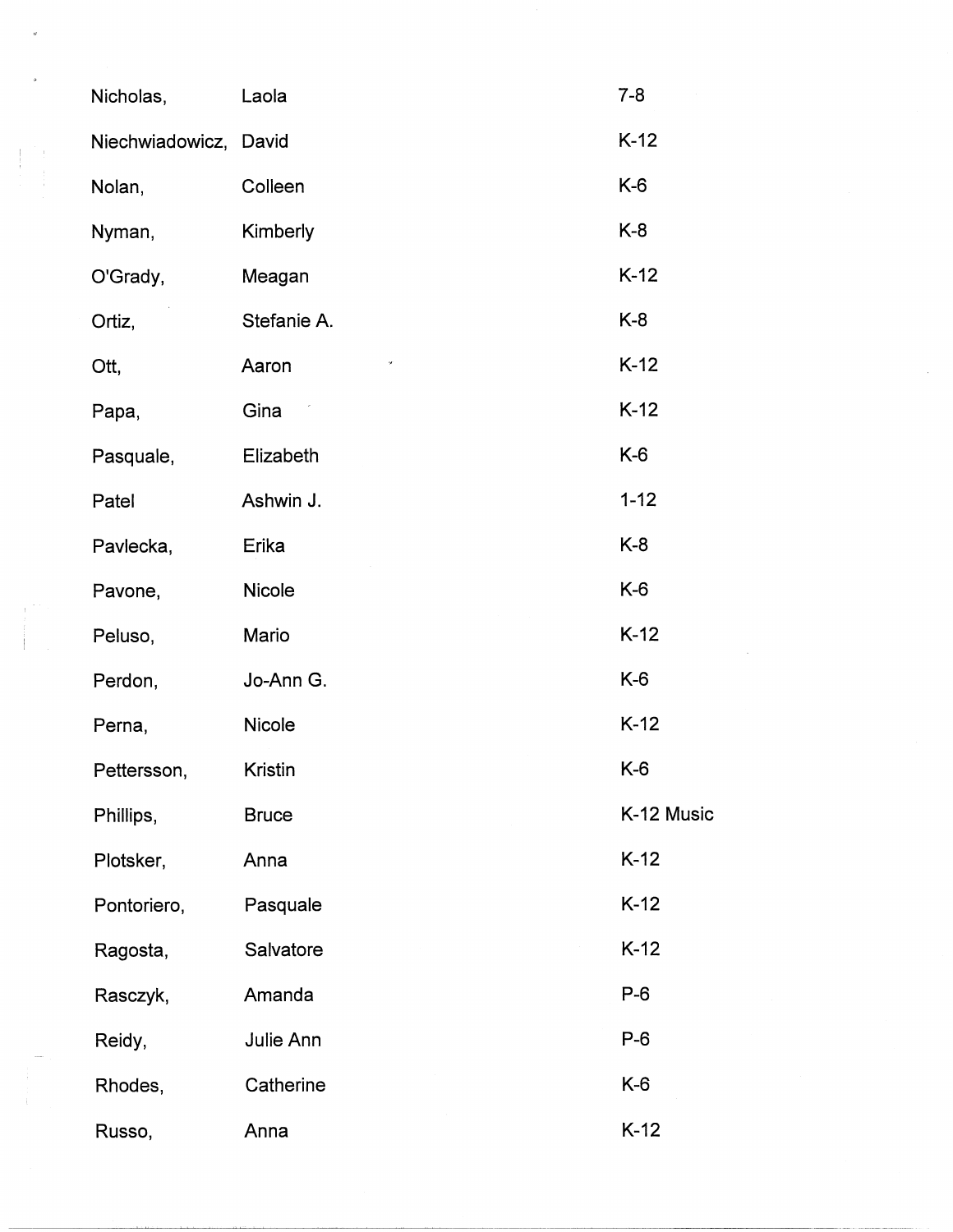| Russomanno,    | Michael        | $9 - 12$ |
|----------------|----------------|----------|
| Sains,         | Camille        | $K-6$    |
| Sanders,       | Colleen        | $K-12$   |
| Sant'Ambrogio, | Linda          | $K-6$    |
| Saporito,      | Michael        | $K-12$   |
| Scarpelli,     | Anthony        | $K-12$   |
| Schmidig,      | Ernie          | $K-12$   |
| Siemer,        | Lisa           | $K-12$   |
| Silapaswang,   | Eckersid       | $K-12$   |
| Spector,       | Richard        | $K-6$    |
| Starrick,      | Stephen        | $9 - 12$ |
| Tacchi,        | Elisa          | $K-8$    |
| Tacchi,        | Laura          | $K-12$   |
| Tandon,        | Subhash C.     | $K-12$   |
| Tesei,         | Michael        | $K-12$   |
| Thomas,        | Janine         | $K-8$    |
| Thomas,        | <b>Melissa</b> | $K-12$   |
| Tsairis,       | Roxanne        | $K-6$    |
| Tuozzolo,      | Gerard         | $K-6$    |
| Vicchiariello, | Kelly          | $K-12$   |
| Villegas,      | Connie         | $K-12$   |
| Vitillo,       | Rebecca A.     | $1 - 12$ |
| Weisert,       | Deborah        | $K-12$   |
| Wickenheisser, | Alyson         | $K-12$   |
| Wroblewski,    | Joseph         | $K-12$   |

 $\hat{\boldsymbol{\beta}}$ 

 $\begin{array}{c} \begin{array}{c} \begin{array}{c} \end{array} \\ \begin{array}{c} \end{array} \end{array} \end{array}$ 

 $\begin{pmatrix} 1 & 1 \\ 1 & 1 \\ 1 & 1 \end{pmatrix}$ 

 $\bar{4}$